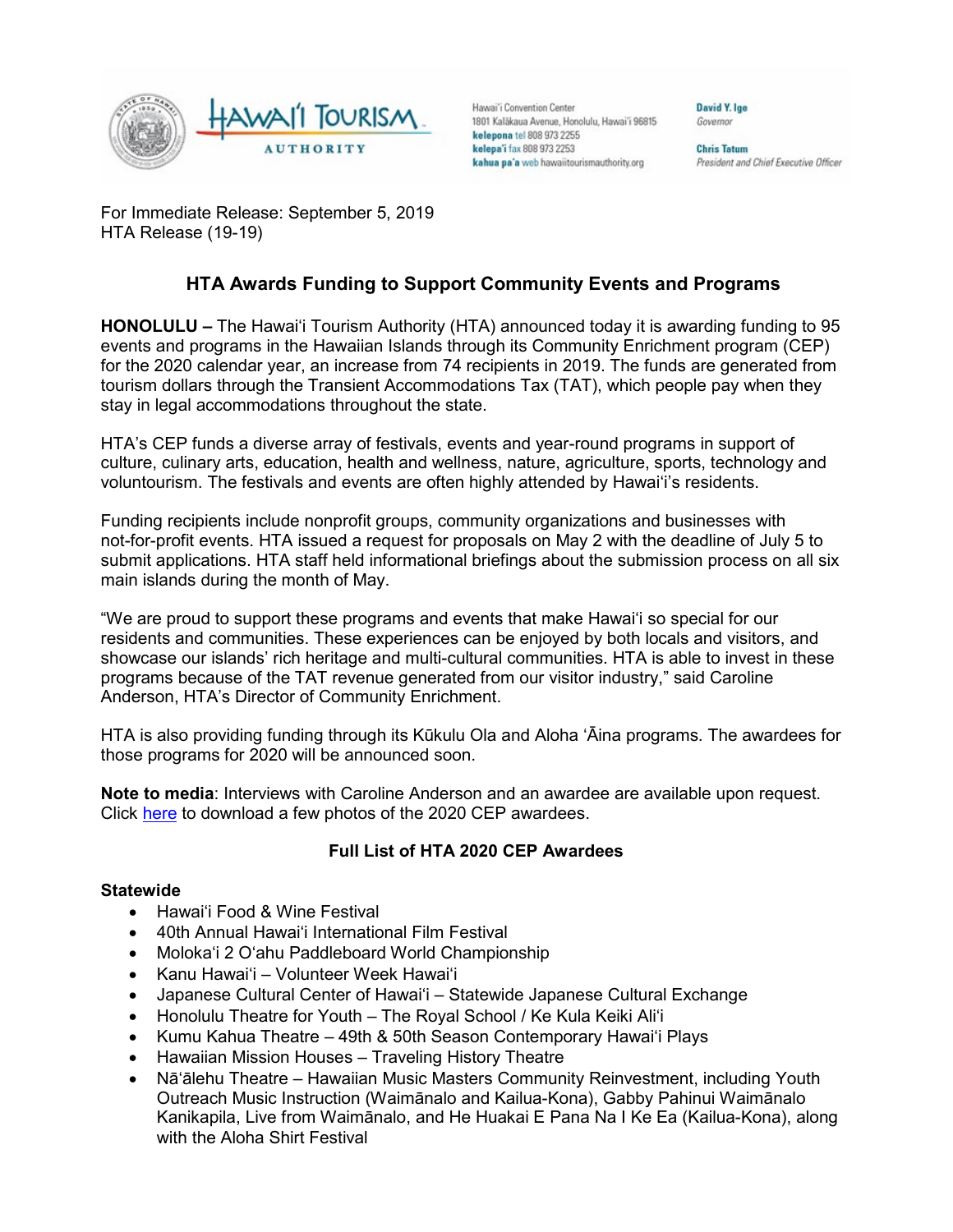### September 5, 2019 (19-19) Page 2

# **O'ahu**

- 26th Annual Honolulu Festival
- Pan-Pacific Festival
- 38th Annual Hawaiian Slack Key Guitar Festival "Waikīkī Style"
- 38th Annual Okinawan Festival
- 50th Annual 'Ukulele Festival Hawai'i
- Mango Jam Honolulu
- Parade of Farms
- 18th Annual Waikīkī SPAM JAM®
- 28th Annual Filipino Fiesta
- POW! WOW! Hawai'i
- Hawai'i Polo Life Summer Invitational
- Hale'iwa Interpretative Signage Project and Walking Tour Map
- Hawai'i Book, Arts, & Music Festival
- Hawai'i Gay Flag Football League Gay Bowl XX
- Honolulu Rainbow Film Festival
- Pu'uhonua Society CONTACT 2020
- Hawai'i's Woodshow: Na Lā'au o Hawai'i
- Hawaiian Makahiki Series
- Wai'anae Economic Development Council 'Āina Momona
- Waikalua Fishpond Cultural & Music Festival
- Hawai'i Scottish Festival and Highland Games
- VegFest O'ahu
- Pearl Harbor Aviation Museum "You Are Here" Pavilion/Exhibit Project
- Waikīkī Aquarium Ho'ike'ike Pili Kai
- Hawai'i Symphony Orchestra Symphony Experience New Year Celebration

### **Island of Hawai'i**

- 50th Annual Kona Coffee Cultural Festival
- Kahilu Theatre 2020 Season
- Ka'ū Coffee Festival
- Hawai'i Performing Arts Festival 2020 Season
- HawaiiCon
- Hawai'i Kuauli Pacific and Asia Cultural Festival
- 5th Annual Hawai'i Island Festival of Birds
- Hawai'i Institute of Pacific Agriculture North Kohala Farm Tours & Tastings
- Big Island Chocolate Festival
- Pōhāhā I Ka Lani Mahina 'Ai
- Volcano's 'Ōhi'a Lehua Half Marathon, 5K and Keiki Dash
- Kona Historical Society Hanohano 'O Kona: Wahi Pana Lecture Series
- XTERRA Hawai'i Island Off-Road Triathlon
- 100% Pure Kona Coffee Marathon & Half Marathon
- Legacy Reef Foundation Coral Education Center
- 24th Annual Hawaiian Slack Key Guitar Festival "Kona Style"
- Hāmākua Harvest Farm Festival
- 2nd Annual Experience Volcano Festival

### **Kaua'i**

- Waimea Town Celebration: Heritage of Aloha 2020
- Kōloa Plantation Days Festival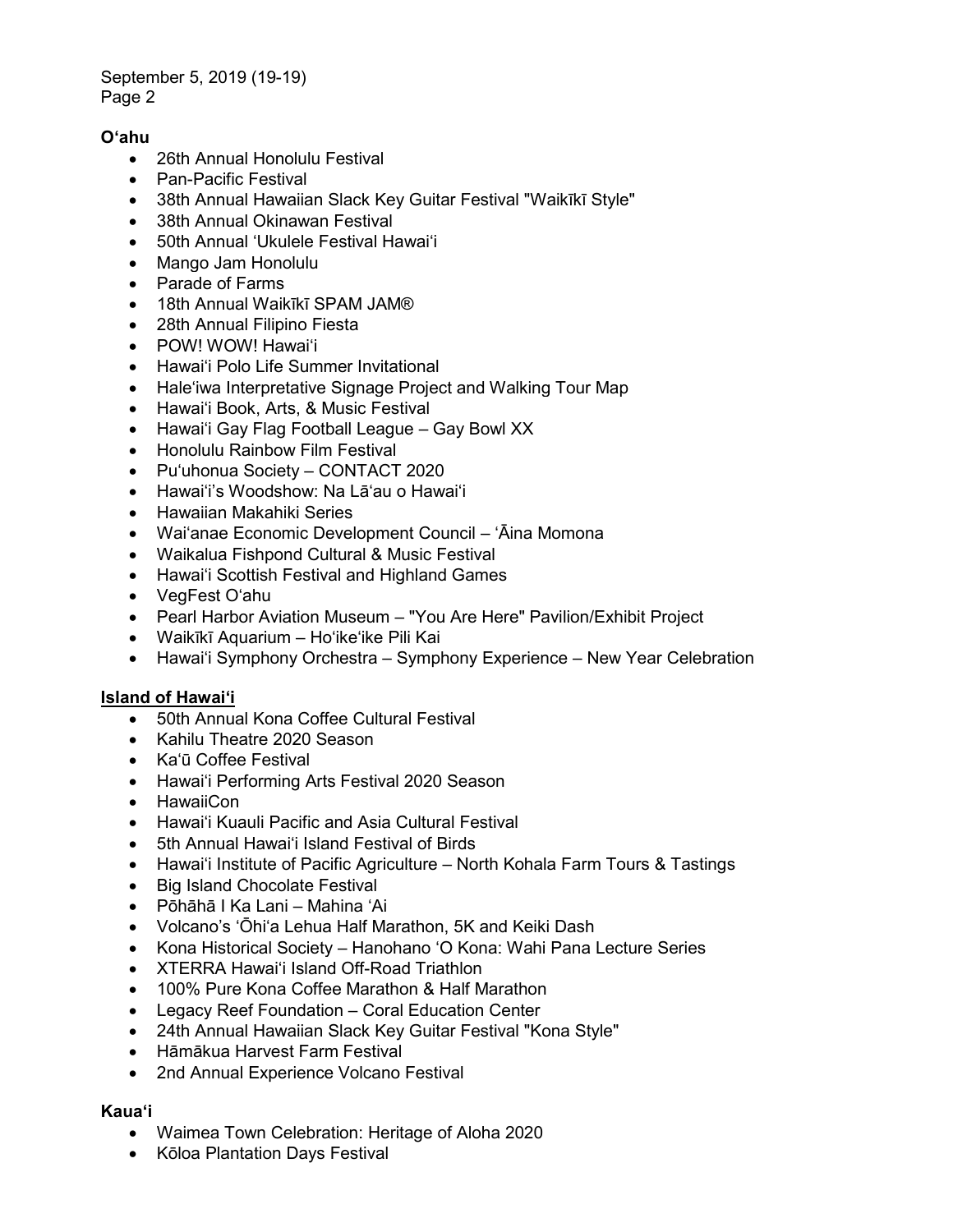September 5, 2019 (19-19) Page 3

- 21st Paniolo Heritage Rodeo at the Kōloa Plantation Days Festival
- 28th Annual Hawaiian Slack Key Guitar Festival "Kaua'i Style"
- E Kanikapila Kakou 2020 "Mele, Hula & Mo'olelo"
- 12th Annual Kaua'i Marathon and Half Marathon
- Lawai International Center Cultural Awareness Events
- Kaua'i Matsuri Festival
- Heiva I Kaua'i
- Po'ipū Food & Wine Festival
- Kaua'i Chocolate & Coffee Festival
- Kaua'i Okinawan Festival
- Kaua'i Museum Association 40th Annual Irmalee and Walter Pomroy May Day Lei **Contest**
- 4th Annual Kaua'i Old Time Gathering
- Po'ipū Beach Foundation New Year's Eve Celebration at Po'ipū Beach Park
- 2nd Annual Garden Island Boogie Board Classic
- Equine Therapy, Inc.
- 'Ahahui Kīwila Hawai'i O Mo'ikeha Ka Moku O Manokalanipō Pā'ani Makahiki and May Day by the Bay
- He Ino No Kaumuali'i Makana Poinaole
- Kaua'i Museum Cultural Exhibit
- Storybook Theatre of Hawaii Princess Ka'iulani Keiki Hula & Story Fest

#### **Maui**

- 20th Anniversary Maui Matsuri A Japanese Festival
- Maui Film Festival
- Maui Nui Botanical Gardens Lā 'Ulu Breadfruit Day
- 29th Annual Hawaiian Slack Key Guitar Festival "Maui Style"
- Maui Marathon
- Maui Arts & Cultural Center Visual Arts Exhibition Program and Maui 'Ukulele Festival
- Hui No'eau Hui Holidays
- 40th Annual Maui Whale Festival
- Maui Pops Orchestra 2020 Concerts
- Jazz Maui 5th Annual East Meets West Festival
- Maui Classical Music Festival
- Hāna Arts Presents! A Workshops & Events Program in East Maui
- Maui Sunday Market
- 12th Annual Paddle for Life Voyage to Lāna'i
- Maui Bicycling League Exploring Maui's Greenways and Bike Paths

### **Moloka'i**

- Moloka'i Canoe Festivals Presents Kulaia Ho'olaule'a
- Moloka'i Holokai Ho'olaule'a
- Moloka'i Agricultural Festival

### **Lāna'i**

- Lāna'i Community Association Annual Tree Lighting Festival
- Lāna'i Culture & Heritage Center Lāna'i Guide App